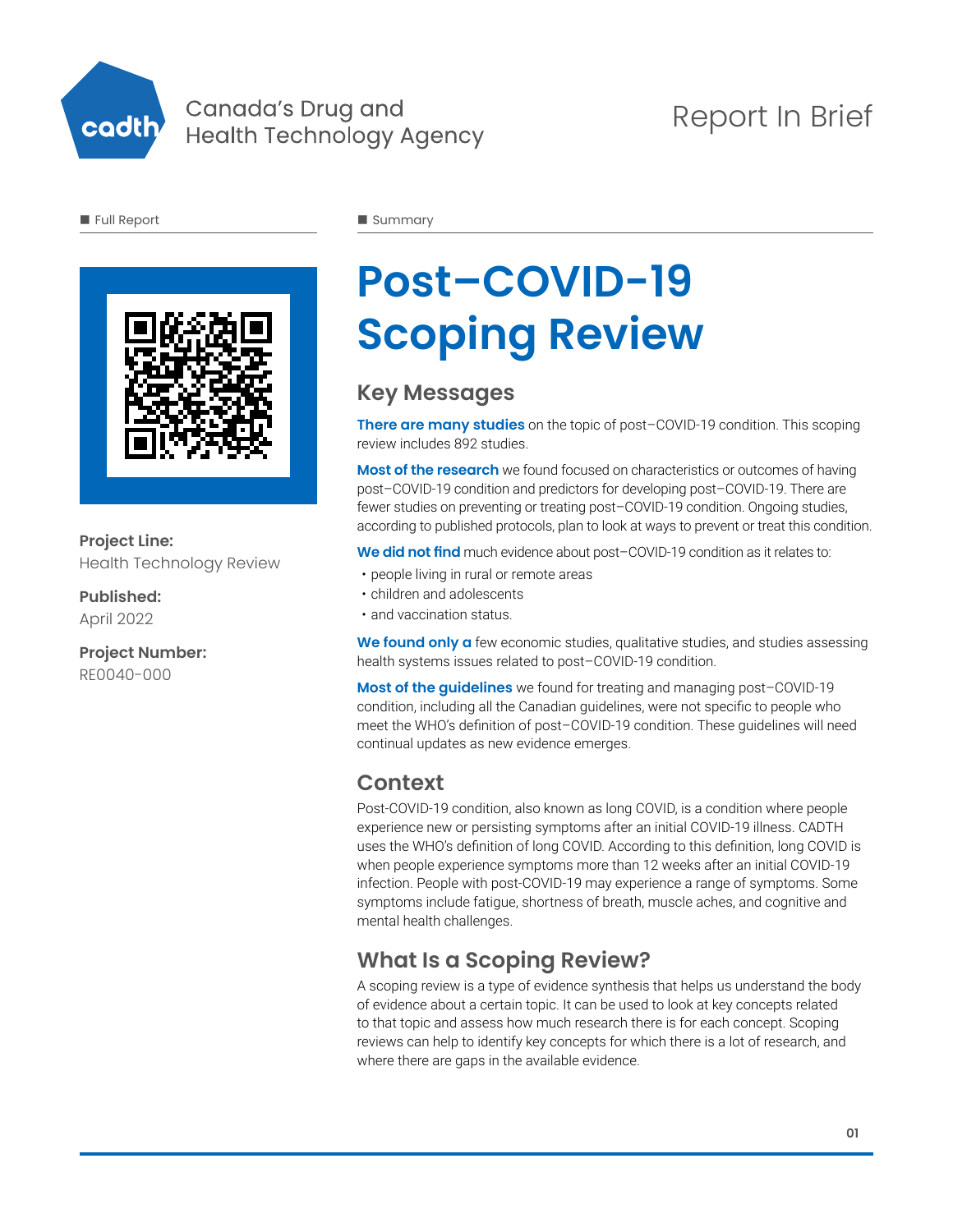

The goal of this scoping review was to map out the current evidence landscape on long COVID and to identify evidence gaps.

## **Where Did CADTH Look for Information?**

• In published and grey literature, including a targeted search for preprints of systematic reviews, and in clinical trial registries from January 1, 2019 to December 20, 2021.

## **What Information Did CADTH Look for?**

CADTH read each study, and extracted data on:

- study characteristics (e.g., country where the study was conducted, date of publication)
- how the study was done (e.g., study design)
- information about the study participants (e.g., number of participants, age, sex, vaccination status)
- concept (i.e., risk factors and prevention, diagnostic tests, treatment, and management)
- context (e.g., rural, urban, site of treatment during acute illness).

## **What Did CADTH Find?**

We found 892 studies.

- 637 were published commercially or as grey literature (71.4%)
	- 584 primary studies
	- 40 systematic reviews
	- 12 quidelines
- 1 economic evaluation
- 247 were protocols or clinical trial registries (27.7%)
- 8 were preprints of systematic reviews (0.9%).

#### **State of the Evidence at the Time of CADTH's Scoping Review**

#### **Study Characteristics**

There were 37 studies included participants from Canada. Most studies came from the US (180 studies), followed by Italy (96), the UK (81), Spain (66), China (56), France (46), and Germany (43). Of the studies, 30 or fewer included participants from Africa, South America, Australia, New Zealand, and much of Asia.

#### **Information About the Study Participants**

The number of people participating in each study varied widely. The median sample size was 103 people. Studies ranged from 1 participant to 886,228 participants.

Of the included studies, 503 reported the age of participants. Ages of participants ranged from 8.5 months to 89 years. Most of these studies were about adults 18 years to 64 years old. Fewer studies looked at children or adolescents, or adults older than 65 years.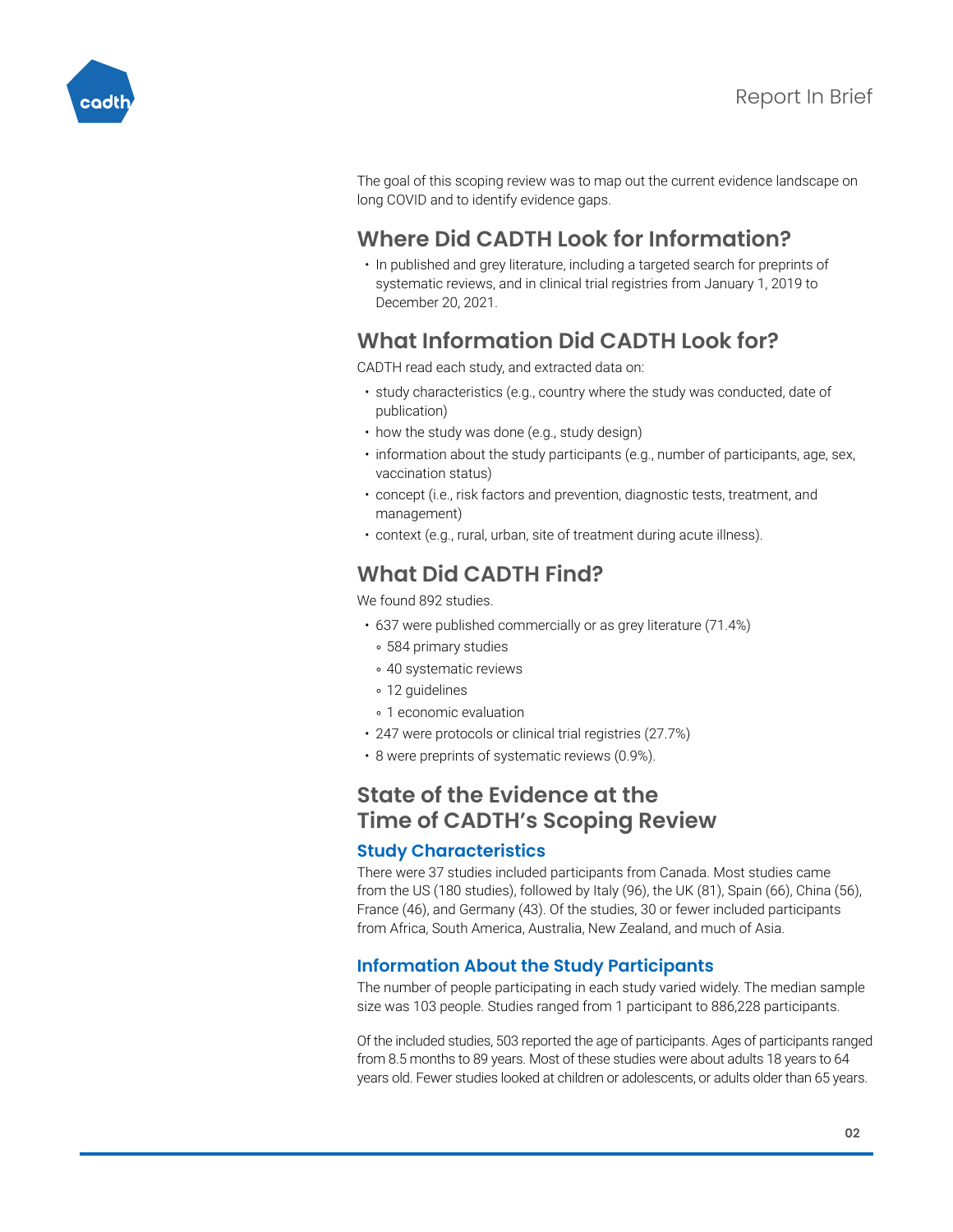

Of the studies, 547 reported on the sex of participants. While the proportion of female to male participants varied in each study, a median of 50% (interquartile range = 36.4% to 63.7%) of the population was male.

#### **Table 1: Amount of Evidence by Study Concept**

| <b>Study concepts and populations</b>                                                                                                                                                           | <b>Amount of evidence</b>                                                                                  |
|-------------------------------------------------------------------------------------------------------------------------------------------------------------------------------------------------|------------------------------------------------------------------------------------------------------------|
| Characteristics or symptoms of post-COVID-19<br>condition                                                                                                                                       | More than 50 primary<br>studies, and more than 10                                                          |
| Risk factors for developing post-COVID-19 condition                                                                                                                                             | systematic reviews                                                                                         |
| Prognostic factors assessed at less than 12 weeks                                                                                                                                               | More than 50 primary                                                                                       |
| Imaging and laboratory diagnostic tests used at<br>12 weeks or later                                                                                                                            | studies, but less than 10<br>systematic reviews                                                            |
| Preventive interventions, including those provided<br>during the initial illness or less than 12 weeks after<br>symptom onset or diagnosis (drug, rehabilitation,<br>other [e.g., supplements]) | Evidence expected soon<br>(i.e., there are fewer than<br>50 published primary<br>studies and/or fewer than |
| Treatment or management interventions provided at or<br>more than 12 weeks after symptom onset or diagnosis<br>(drug, rehabilitation, other [e.g., supplements])                                | 10 systematic reviews, but<br>several study protocols)                                                     |

#### **Table 2: Study Types, Concepts, and Participant Demographics With Fewer Than 50 Published Primary Studies<sup>a</sup> and 50 Protocols**

| <b>Category</b>             | <b>Evidence Gaps</b>                                                                                                                                              |
|-----------------------------|-------------------------------------------------------------------------------------------------------------------------------------------------------------------|
| Study types                 | Economic evaluations                                                                                                                                              |
|                             | Qualitative studies                                                                                                                                               |
|                             | Health systems issues                                                                                                                                             |
| <b>Concepts</b>             | Differences between variants of severe acute respiratory<br>syndrome coronavirus 2 (the virus that causes COVID-19<br>illness) related to post-COVID-19 condition |
|                             | Subtypes of post-COVID-19 condition based on symptoms,<br>progress of the condition, and other factors                                                            |
| Participant<br>demographics | Children and adolescents (except regarding characteristics,<br>symptoms, and risk factors)                                                                        |
|                             | People living in rural or remote areas                                                                                                                            |
|                             | People who were asymptomatic during their initial infection<br>with COVID-19 (except regarding characteristics/symptoms<br>and risk factors)                      |
|                             | People who have or have not received the COVID-19 vaccine                                                                                                         |

a Many of which were case studies, or case series, meaning the study included very few participants.